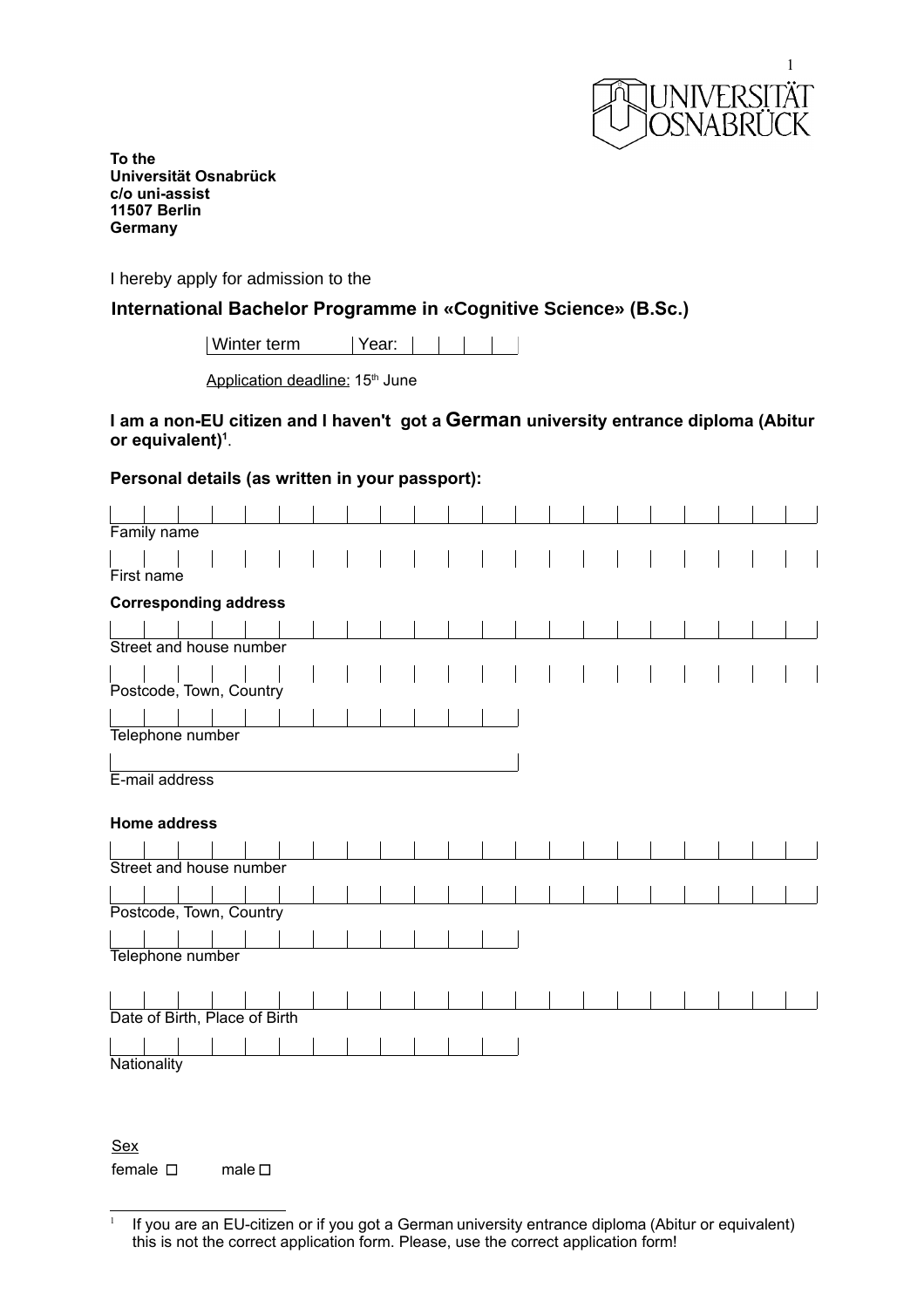# **Details of secondary school education**

List of secondary school qualifications attained (0+A-Level, Baccalaureat, etc.)

### Name of town and country where certificates were attained

#### Further details of your school education

| Country / town | Name of high school | Month/Year<br>courses<br>started | Month/Year<br>courses<br>finished | Degree awarded | Grade |
|----------------|---------------------|----------------------------------|-----------------------------------|----------------|-------|
|                |                     |                                  |                                   |                |       |
|                |                     |                                  |                                   |                |       |
|                |                     |                                  |                                   |                |       |
|                |                     |                                  |                                   |                |       |

 $\mathcal{L}_\mathcal{L} = \{ \mathcal{L}_\mathcal{L} = \{ \mathcal{L}_\mathcal{L} = \{ \mathcal{L}_\mathcal{L} = \{ \mathcal{L}_\mathcal{L} = \{ \mathcal{L}_\mathcal{L} = \{ \mathcal{L}_\mathcal{L} = \{ \mathcal{L}_\mathcal{L} = \{ \mathcal{L}_\mathcal{L} = \{ \mathcal{L}_\mathcal{L} = \{ \mathcal{L}_\mathcal{L} = \{ \mathcal{L}_\mathcal{L} = \{ \mathcal{L}_\mathcal{L} = \{ \mathcal{L}_\mathcal{L} = \{ \mathcal{L}_\mathcal{$ 

 $\mathcal{L}_\mathcal{L} = \{ \mathcal{L}_\mathcal{L} = \{ \mathcal{L}_\mathcal{L} = \{ \mathcal{L}_\mathcal{L} = \{ \mathcal{L}_\mathcal{L} = \{ \mathcal{L}_\mathcal{L} = \{ \mathcal{L}_\mathcal{L} = \{ \mathcal{L}_\mathcal{L} = \{ \mathcal{L}_\mathcal{L} = \{ \mathcal{L}_\mathcal{L} = \{ \mathcal{L}_\mathcal{L} = \{ \mathcal{L}_\mathcal{L} = \{ \mathcal{L}_\mathcal{L} = \{ \mathcal{L}_\mathcal{L} = \{ \mathcal{L}_\mathcal{$  $\_$  ,  $\_$  ,  $\_$  ,  $\_$  ,  $\_$  ,  $\_$  ,  $\_$  ,  $\_$  ,  $\_$  ,  $\_$  ,  $\_$  ,  $\_$  ,  $\_$  ,  $\_$  ,  $\_$  ,  $\_$  ,  $\_$  ,  $\_$  ,  $\_$  ,  $\_$  ,  $\_$  ,  $\_$  ,  $\_$  ,  $\_$  ,  $\_$  ,  $\_$  ,  $\_$  ,  $\_$  ,  $\_$  ,  $\_$  ,  $\_$  ,  $\_$  ,  $\_$  ,  $\_$  ,  $\_$  ,  $\_$  ,  $\_$  ,

|                              | from - to | Details |
|------------------------------|-----------|---------|
| Total duration of schooling  |           |         |
| Primary/Elementary school    |           |         |
| to the end of your schooling |           |         |
|                              |           |         |

|                             | Date | Original name, e.g. baccalauréat, Lise<br>diplomasi | Country |
|-----------------------------|------|-----------------------------------------------------|---------|
| School leaving certificates |      |                                                     |         |
|                             |      |                                                     |         |
|                             |      |                                                     |         |

### **Details of university education**

Information concerning university entrance examination in home country (if this applies to you)

 $\mathcal{L}_\mathcal{L} = \{ \mathcal{L}_\mathcal{L} = \{ \mathcal{L}_\mathcal{L} = \{ \mathcal{L}_\mathcal{L} = \{ \mathcal{L}_\mathcal{L} = \{ \mathcal{L}_\mathcal{L} = \{ \mathcal{L}_\mathcal{L} = \{ \mathcal{L}_\mathcal{L} = \{ \mathcal{L}_\mathcal{L} = \{ \mathcal{L}_\mathcal{L} = \{ \mathcal{L}_\mathcal{L} = \{ \mathcal{L}_\mathcal{L} = \{ \mathcal{L}_\mathcal{L} = \{ \mathcal{L}_\mathcal{L} = \{ \mathcal{L}_\mathcal{$ 

### **Which universities have you attended to date?**

| Country | Name of university | Subjects | Year<br>course<br>started | Year<br>course<br>finished | Details of<br>examinations | Dates of<br>examina-<br>tions | Examina-<br>tion results |
|---------|--------------------|----------|---------------------------|----------------------------|----------------------------|-------------------------------|--------------------------|
|         |                    |          |                           |                            |                            |                               |                          |
|         |                    |          |                           |                            |                            |                               |                          |
|         |                    |          |                           |                            |                            |                               |                          |
|         |                    |          |                           |                            |                            |                               |                          |

University **grades** obtained to date (B.A., B.Sc., M.A., M.Sc. etc.) \_\_\_\_\_\_\_\_\_\_\_\_\_\_\_\_\_\_\_\_\_\_\_\_\_\_

**Please enclose officially authenticated photocopies of school and university certificates (incl. transcripts of academic records) along with officially authenticated translations into the German or English language.**

 $\_$  ,  $\_$  ,  $\_$  ,  $\_$  ,  $\_$  ,  $\_$  ,  $\_$  ,  $\_$  ,  $\_$  ,  $\_$  ,  $\_$  ,  $\_$  ,  $\_$  ,  $\_$  ,  $\_$  ,  $\_$  ,  $\_$  ,  $\_$  ,  $\_$  ,  $\_$  ,  $\_$  ,  $\_$  ,  $\_$  ,  $\_$  ,  $\_$  ,  $\_$  ,  $\_$  ,  $\_$  ,  $\_$  ,  $\_$  ,  $\_$  ,  $\_$  ,  $\_$  ,  $\_$  ,  $\_$  ,  $\_$  ,  $\_$  ,